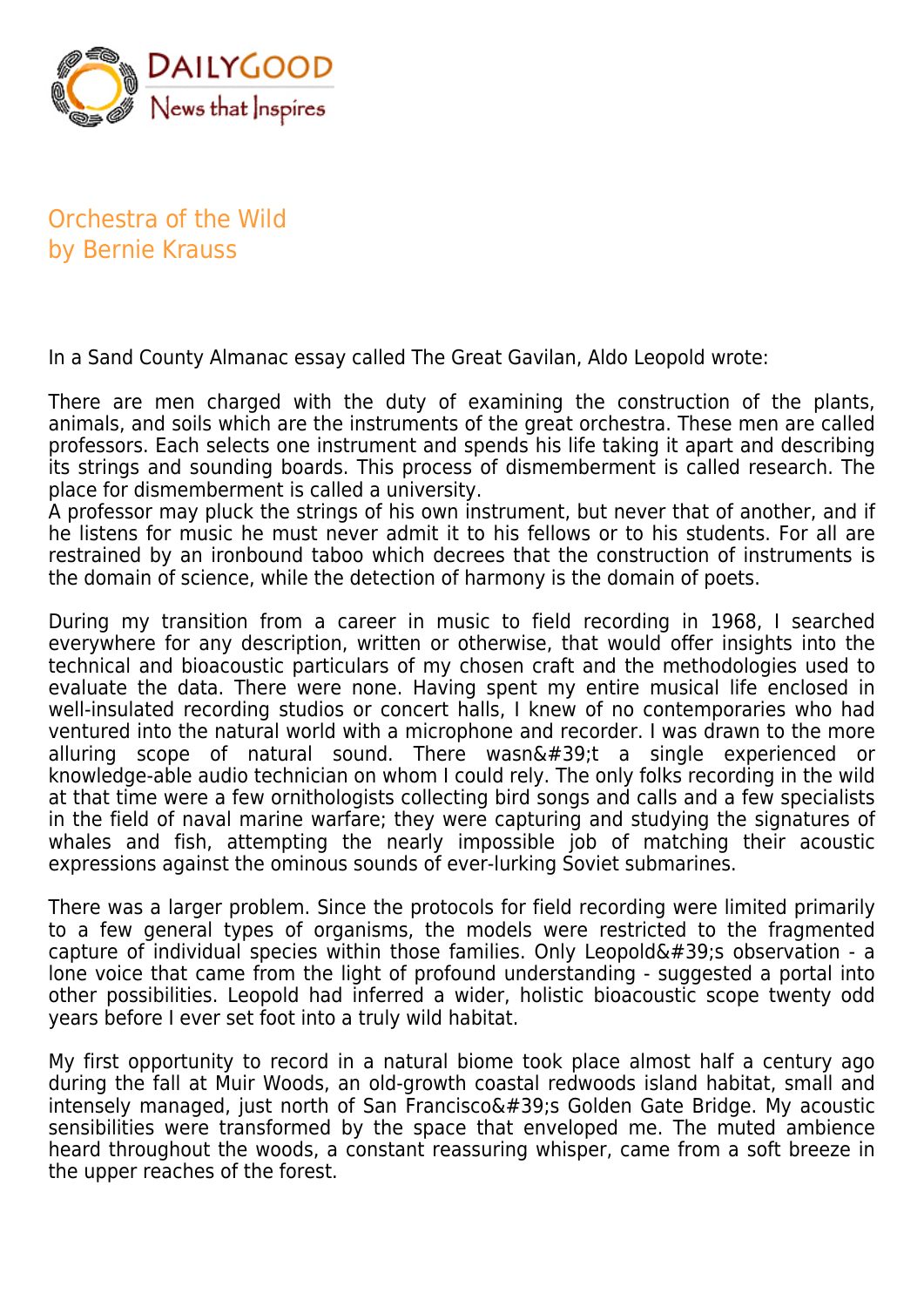Listen: Midsummer Nights - West: Bullfrogs and a great-horned owl sing solo against the rhythmic pulse of the insect chorus in the Cascade Mountains of Northern California.

Few birds were singing. Most had long since fledged and migrated south for the winter. For equipment, Luis Baptista, a well-known ornithologist I met through the California Academy of Sciences, suggested using a single monaural microphone mounted to an ungainly parabolic dish. The dish was 36 inches in diameter, made of rigid plastic, and a fairly heavy Swiss-made monaural recorder - the only technology with which he was familiar. When I tried Baptista' system in Golden Gate Park later that summer aside from being heavy and awkward to handle - the recorded result sounded small, compressed, noisy, and unnervingly artificial. It certainly was not the robust impression I had become familiar with in more controlled music studio environments. Luckily, my music partner, Paul Beaver, had a small and much lighter Uher reel-to-reel analog tape recorder and a pair of studio quality stereo mics. The mics were mounted on a jury-rigged, shock-absorbing contraption designed to minimize the vibrations transmitted from my hands to its pistol-like grip. I desperately wanted to record in stereo - the latest trend. The album we were commissioned to do for Warner Brothers, titled In a Wild Sanctuary, would become the first musical compilation based on the theme of ecology. It would be the first to include natural soundscapes as an integrated component of orchestration.

Before we committed the first note to our musical score, we needed to capture some examples of natural sound. A few birds flew overhead through the stereo space - right to left - the slow cadenced edge-tones of their undulating wings a diaphanous mix of whirr and shush. With my portable recording system, I didn $\&\#39$ ;t feel like I was listening as a distant observer; rather, I had been sucked into a new space - becoming an integral part of the experience itself. It was one of those moments you run toward and fully embrace with an open spirit, afraid it might not last. It was a step that would ultimately transform the ways in which I experienced the sounds of the natural world for the balance of my life.

Listen: Rainstorm in Borneo: Sensational claps of thunder and the rush of sudden rain provide an exciting sound sculpture of a thrilling, and comforting, storm in the South East Asian rain forests of Borneo.

Baptista had come from a long tradition of field recordists stretching back almost 70 years, one that began with the German ornithologist Ludwig Koch. In 1889, at eight years old, he isolated and recorded the first known animal voice, a bird called the common shama, onto a wax cylinder. He, in turn, was the beneficiary of an even older natural history tradition - the idea of abstracting single creatures out of their contextual existence in order to study them more closely. By the time he recorded his pet shama, this incoherent research paradigm for animal physiology and behavior and its separation from natural world context had become almost universal. This well-intended model had begun in earnest in the late 18th century with Linnaeus $\&\#39$ ; classifications and continued into the present. Koch $\&\#39$ ; efforts served as the inspiration for nearly all of the sound fragmentation work that followed.

In the spring of 1935, a team of birders, including Arthur Allen and Peter Paul Kellogg from the Cornell University Lab of Ornithology, and a few other colleagues, entered a gater-infested Georgia fen. After discovering that they could isolate the sound of a single bird by using what ornithologists of the 1920s called a sound mirror—an early version of the parabolic dish—and recording the signal to the optical track of a Movietone sound recorder originally designed for film, they decided to chase down and record the rare ivory-billed woodpecker. This team of birders was on a mission, mounted on a mule-drawn wagon loaded with hundreds of pounds of recording gear. After the bird and its nest were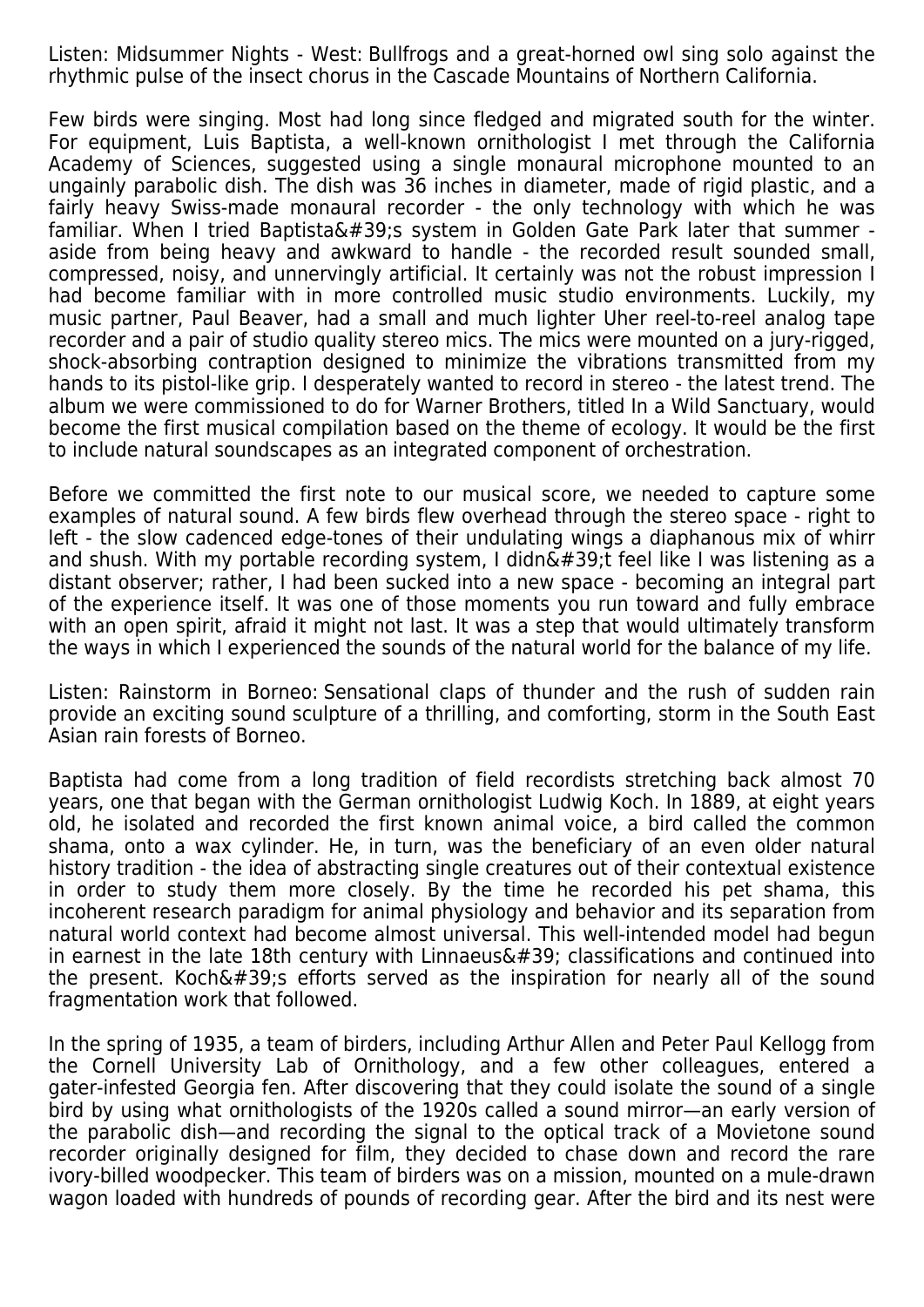finally spotted, the researchers captured one clear recording of the likely now-extinct creature. Nearly every bird recording mission after that moment was focused on the capture of single species voices with almost no thought given to the ways in which those signatures might fit into the larger bioacoustic spectrum from which they had sprung.

Listen: African Safari - Zimbabwe: This recording offers proof that some vocal animals use their habitats as a performance hall in which to render their operas in harmony with other creatures. At the beginning, hear the baboons echo their voices off the rocks.

Nearly eight decades later, the decontextualized, single-species model these scientists established ushered in a narrow academic recording format, which is still favored by many. Based on the idea of life lists -- finding and identifying single species of birds and mammals and, more recently, amphibians and insects--the approach of collecting isolated animal sounds by the numbers became firmly entrenched. This continues to be expressed in some of the world $\&\#39$ ; largest collections of sound such as the Macaulay Library of Natural Sound at Cornell University, and the British Library of Wildlife Sounds located in London. To me, however, this narrow focus always seemed like the equivalent of trying to understand the magnificence of Beethoven's Fifth Symphony by abstracting the sound of a single violin player out of the context of the orchestra, hearing just that one part.

Focus on the capture of single sound examples initially forced me--and everyone else, from casual listeners to serious researchers--to confine our early inquiries to the limits of each vocalization, whatever its origin. But for humans, especially, the sound-fragmentation model distorts a sense of what is wild by giving us an incomplete perspective of the living landscape. The result is that a necessary link between the human and nonhuman aural worlds is essentially ignored.

The soundscape is invaluable as a window into ecological and musical literacy. This first became obvious to me while I was recording in the equatorial forests of Africa, Latin America, and Asia. I was bored with chasing individual species and hearing single-channel monaural playbacks. The music producer training in me surfaced and  $\frac{16}{4}$ 39;d set up a pair of stereo microphones and hunkered down. As night fell, I felt enchanted and blessed to be enveloped in a world of 3-D sound. A deliverance from the monotonous single-track recordings of older models, the sound was more illuminating and evocative of a place than was any photograph. The captured ambiences—rich textures that infused the entire frequency spectrum with elegant structure inclusive of multiple tempi, melodies, and filled with dazzling soloists and choruses, alike—intensified my experience of the habitat through their vibrant nuances generated as points of sound transported through the acoustic space.

But that realization, alone, was simply not enough. We needed to define and measure the broader soundscape in terms that addressed its three fundamental sources to this concept. The three terms are: the geophony, the biophony, and the anthrophony. The geophony were the first sounds on earth, the natural sounds: wind, water, earth movement, and rain; it is a source of beauty and complexity and deserves to be explored on its own terms. The word biophony comes from the Greek prefix bio, which means "life" and the Greek suffix phon, which means "sound." Biophony: the sounds of living organisms. Anthrophony includes includes all of the sounds we humans produce.

Listen: Amazon Days, Amazon Nights: Night sound sculptures from the heart of the Amazon rain forest. Monkeys, jaguars, birds and musical frogs spring to life.